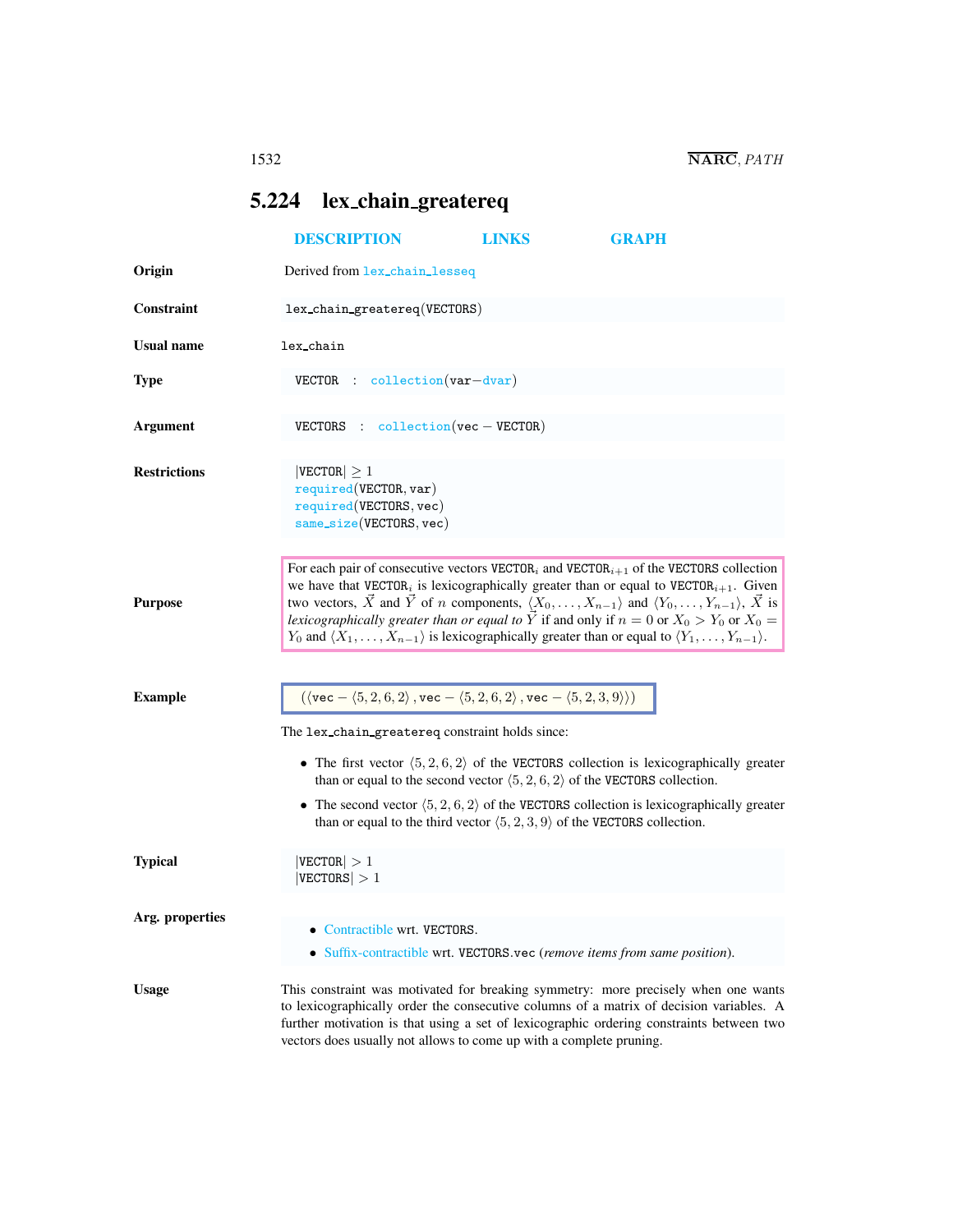<span id="page-1-0"></span>

|                  | 20130730<br>1533                                                                                                                                                                                                                                      |
|------------------|-------------------------------------------------------------------------------------------------------------------------------------------------------------------------------------------------------------------------------------------------------|
| <b>Algorithm</b> | A filtering algorithm achieving arc-consistency for a chain of lexicographical ordering con-<br>straints is presented in $[95]$ .                                                                                                                     |
|                  | Six different ways of integrating a chain of lexicographical ordering constraints within<br>non-overlapping constraints like diffn or geost and within their corresponding necessary<br>condition like the cumulative constraint are shown in $[3]$ . |
| See also         | common keyword:<br>lex_between,<br>lex_greater,<br>lex_less.<br>lex_lesseq(lexicographic order).                                                                                                                                                      |
|                  | <b>implied by:</b> lex_chain_greater (non-strict order implied by strict order).                                                                                                                                                                      |
|                  | part of system of constraints: lex_greatereq.                                                                                                                                                                                                         |
|                  | used in graph description: lex_greatereq.                                                                                                                                                                                                             |
| <b>Keywords</b>  | characteristic of a constraint: vector.                                                                                                                                                                                                               |
|                  | <b>constraint type:</b> system of constraints, decomposition, order constraint.                                                                                                                                                                       |
|                  | <b>filtering:</b> arc-consistency.                                                                                                                                                                                                                    |
|                  | <b>heuristics:</b> heuristics and lexicographical ordering.                                                                                                                                                                                           |
|                  | <b>symmetry:</b> symmetry, matrix symmetry, lexicographic order.                                                                                                                                                                                      |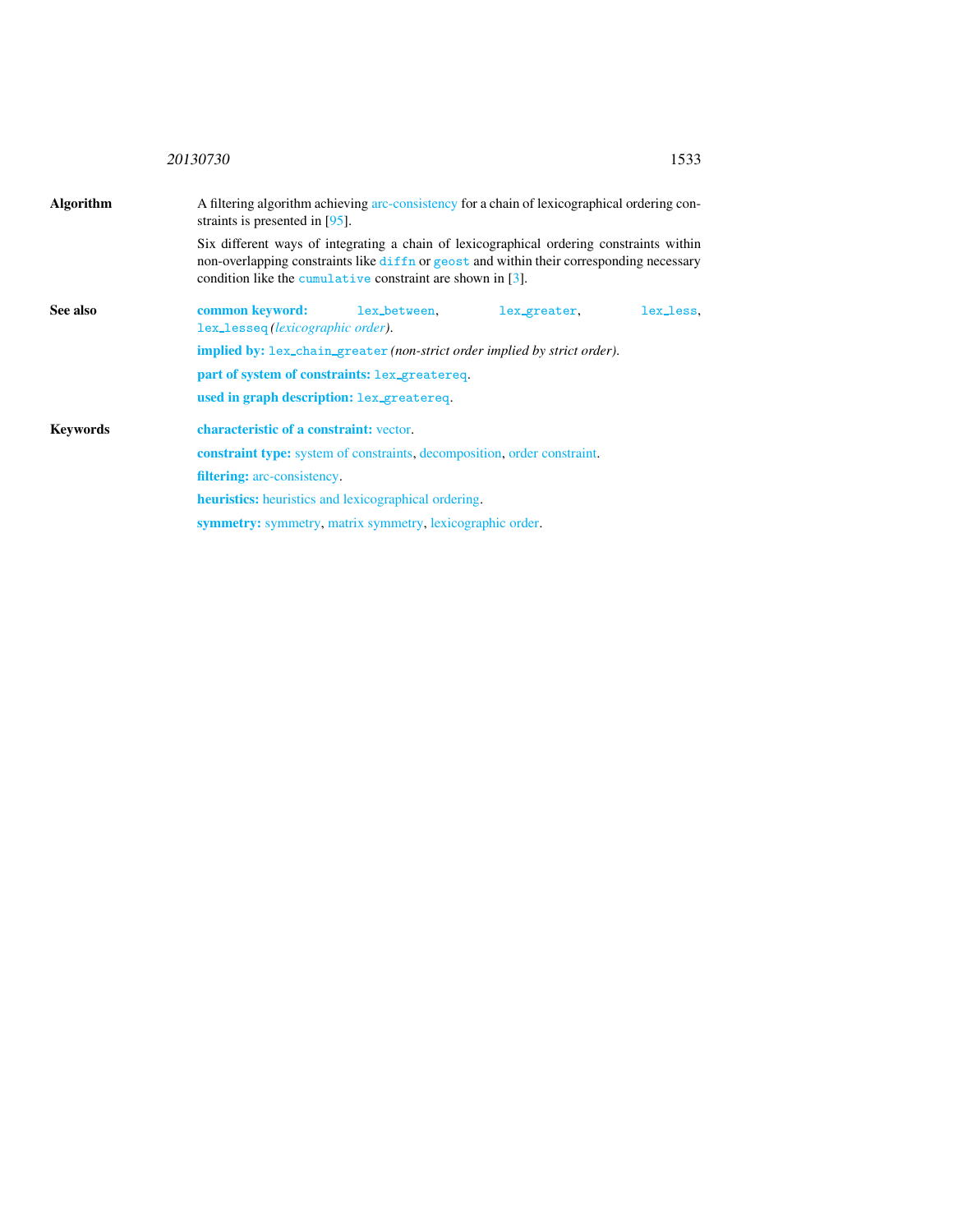| Arc input(s)               | VECTORS                                           |
|----------------------------|---------------------------------------------------|
| Arc generator              | $PATH \rightarrow collection(vectors1, vectors2)$ |
| Arc arity                  |                                                   |
| Arc constraint $(s)$       | lex_lesseq(vectors1.vec, vectors2.vec)            |
| <b>Graph property(ies)</b> | $NARC =  VECTORS  - 1$                            |
|                            |                                                   |

Graph model Parts (A) and (B) of Figure [5.479](#page-2-1) respectively show the initial and final graph associated with the Example slot. Since we use the NARC graph property, the arcs of the final graph are stressed in bold. The lex chain greatereq constraint holds since all the arc constraints of the initial graph are satisfied.



<span id="page-2-1"></span>Figure 5.479: Initial and final graph of the lex chain greatereq constraint

Signature Since we use the *PATH* arc generator on the VECTORS collection the number of arcs of the initial graph is equal to  $|VECTORS| - 1$ . For this reason we can rewrite  $NARC =$  $|VECTORS| - 1$  to  $NARC \ge |VECTORS| - 1$  and simplify  $\overline{NARC}$  to  $\overline{NARC}$ .

<span id="page-2-0"></span>